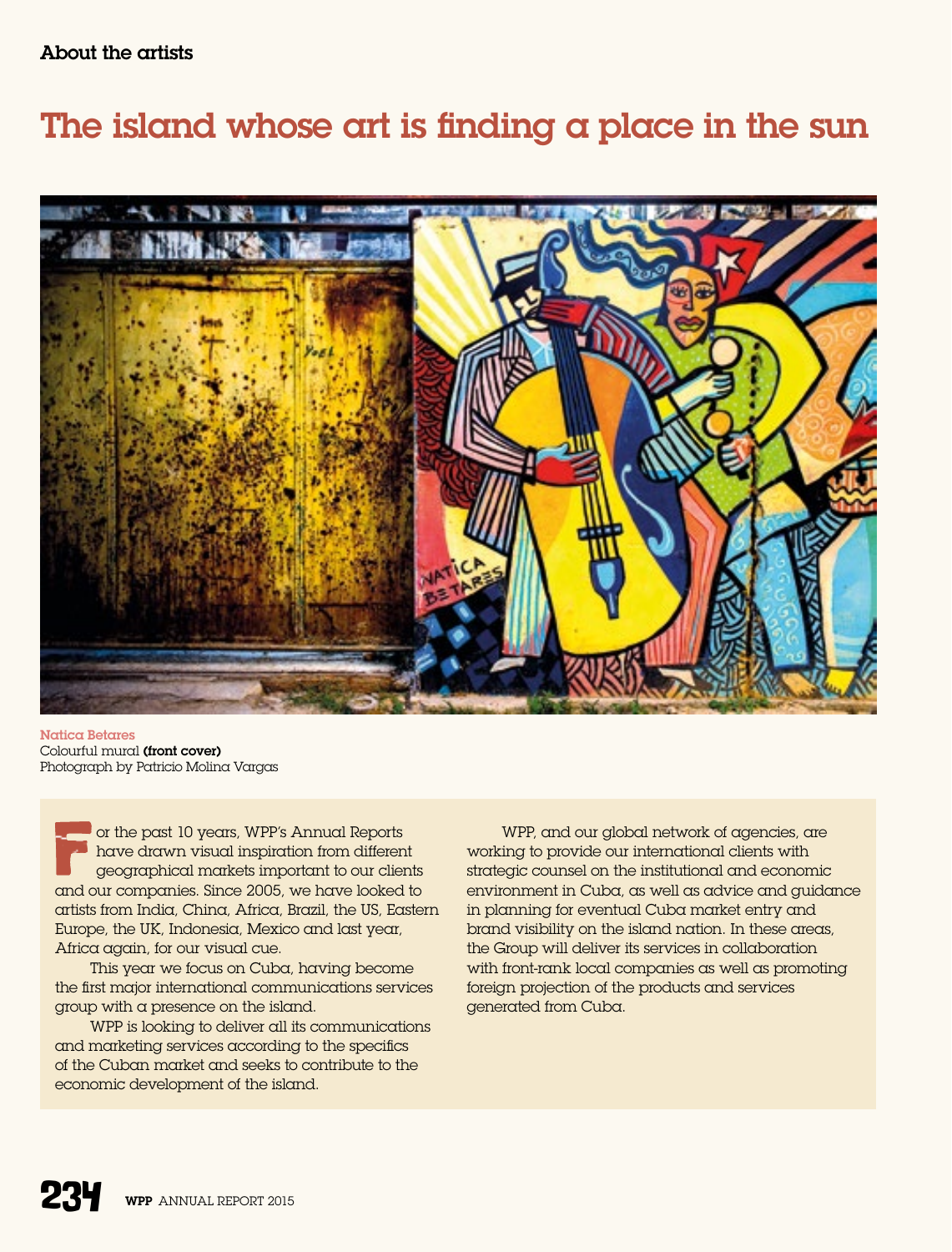s Cuba's relations with the US thaw, the Caribbean island's art is also coming in from the cold.

There are said to be more artists in Cuba per head of population than in any other country. Vibrant work spills out everywhere and anywhere: it's on walls and pavements, in homes and warehouses.

In Cuba's state and private galleries, professionals from long-established and highly-regarded academies rub shoulders with self-taught artists. The highly-esteemed contemporary scene is showcased at the Havana Biennale, and the main historic movements are represented in Havana's Museo Nacional de Bellas Artes.

Early works include *costumbrismo* paintings, a genre introduced from colonial Spain that spread throughout Latin America in the early 19th century. At the time, *costumbrismo* seemed to herald a new realism by concentrating on the details of ordinary life, although in truth it was highly idealised. Today the genre has come to embrace the peasant life and folkloric themes typified by **Oscar García Rivera** (1916-1971).

By the 1920s, Cuba had its own avant garde movement, the *Vanguardia*, in which European Cubism, Surrealism and Primitivism were blended with Cuban art: a Cuban Cubism.

Leading artists, particularly graduates of the elite Academy of San Alejandro, sought inspiration from Europe's cultural centres, particularly Madrid and Paris. This produced some of Cuba's most celebrated artists, including **Eduardo Abela** (1889-1965), who was influenced by Chagall and Mexican murals.

Towards the end of the 20th century, in postrevolutionary Cuba, home-grown and often self-taught art asserted itself. Folk, naïve and primitive styles developed. These densely patterned and coloured works, often depicting enjoyment of life despite hardship, are usually devoid of classically taught perspective and scale.

One of the best known folk art collectives to emerge around this time was the Grupo Bayate, founded in 1994 by **Luis Rodríguez Arias** (b.1942).

During the late 20th century, the Cuban avant garde moved towards Hyperrealism, and artists including **Manuel Mendive** (b.1944) started working in conceptual art. Mendive is considered Cuba's foremost living artist and has exhibited worldwide. His works, which include performance and soft sculpture, draw on Cuba's African heritage.

Cuban art can be found throughout the US. There are dedicated spaces in the Cuban Foundation Museum in Florida, which controversially houses the collection of the former dictator General Fulgencio Batista, overthrown by Fidel Castro in 1959. The Bronx Museum of the Arts in New York has a continuing collaboration with the Museo Nacional de Bellas Artes.

The market in Cuban art is burgeoning, as contemporary and established Cuban names draw collectors and art lovers from around the globe. The fame of these artists can only grow.  $\rightarrow$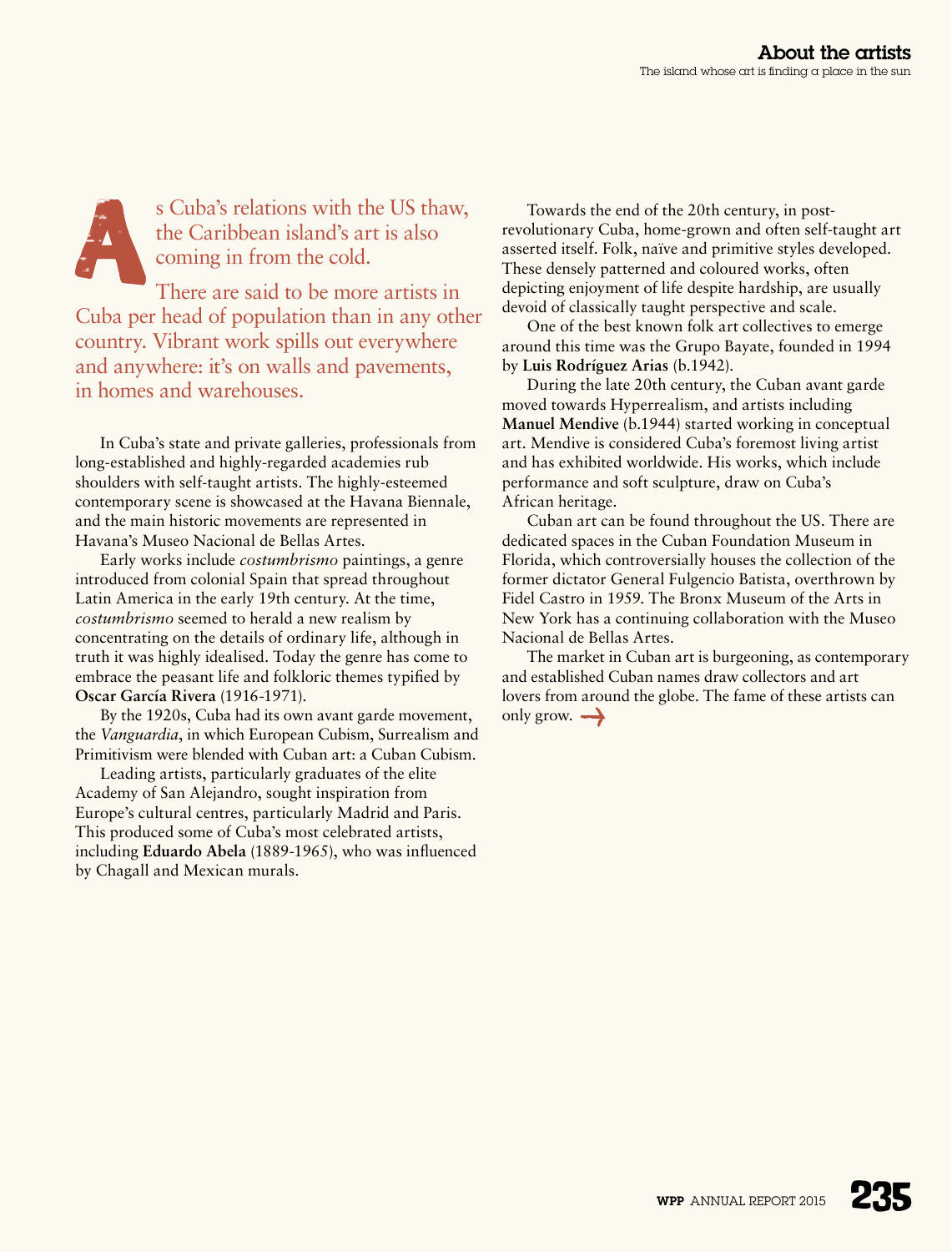



1 page 230 2 page 9



3 page 86